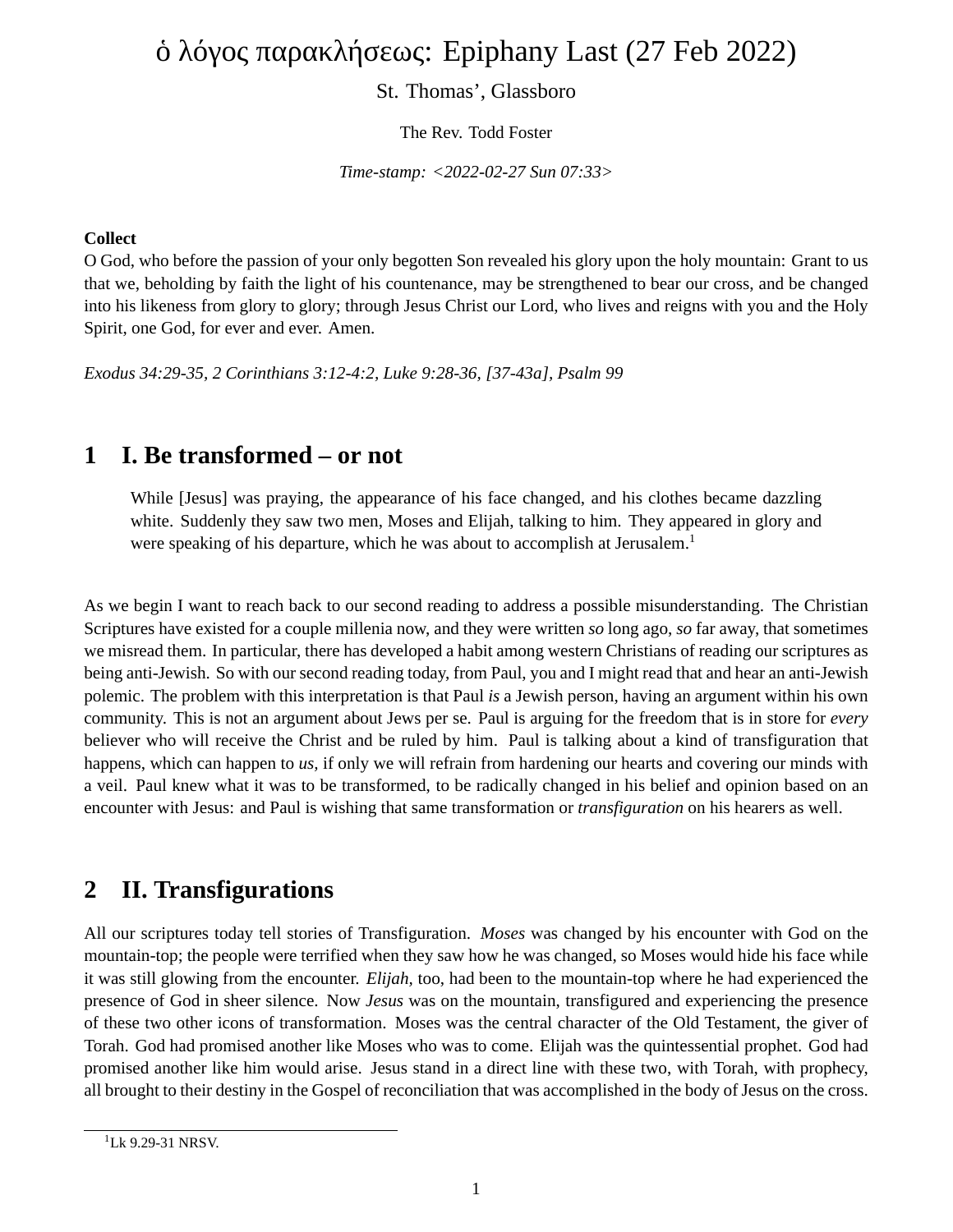And, fortunately, for us today, Jesus wasn't alone! There were three disciples on the mountain with him. They were sleepy and thought they must be dreaming. They couldn't believe their eyes. But we have their testimony, handed down to us for nearly 2000 years. So in hindsight, the disciples believed what they had seen, understood what a gift it was, and shared their story with us who would follow in their footsteps.

# **3 III. Today**

Today is the last Sunday after the Epiphany: the last Sunday before Lent. The last Sunday when we will shout "Hallelujah." Lent begins on Wednesday, and indeed Ash Wednesday is one of the two days set aside by the Episcopal Church as days of fasting. Lent is a time when we pray a little more, we confess a little more thoughtfully, and we open ourselves a little more widely to God's activity in our lives.

When we do that, when we open ourselves to *perceive* and to *notice* God's transformative activity in our lives, the ways God changes us. Those good experiences, the consolations we find in Christ, are like deposits into a bank account, good things we can store up and save against bad. Memories to carry us through a rainy day. Because hard times also come in life, there's no doubt.

In our Gospel reading, Jesus was about to undergo the passion: one of the hardest things imaginable. Soon he would be captured by a mob late at night, carried off to an unjust, midnight trial, and then presented to the authorities for crucifixion. Hard times were coming for Jesus and for his terrified disciples. But our Gospel writer tells us that as Moses and Elijah met with Jesus, they were "speaking of his departure, which he was about to accomplish at Jerusalem."<sup>2</sup> They were encouraging Jesus, and the disciples, giving them clear, bright memories they could hang onto in hard times.

## **4 IV. Church, Lent**

It didn't take long after this before Jesus was betrayed, tried, condemned, and crucified. All the faith salted away was being tested. The disciples were having to bring out all their memories, all their hopes and dreams and expectations, and were trying to evaluate them carefully. What was real? What was going on? Where was God in this, even as God in the flesh hung upon the cross?

And those memories, those good experiences, those prior encounters with the faithfulness of God, gave the disciples the endurance they needed, just barely enough, to get through the bitterness of Jesus' death and his rest in the tomb. They emerged on the other side doubtful, discouraged, depressed, even, but still with hearts open enough that, when it was time, they were able to receive the new thing that was Resurrection. For Peter, James, and John, as well as Jesus, Elijah and Moses had prepared them for Jesus' departure which he had then accomplished at Jerusalem.

As we begin Lent together, I wonder: what hard things are you experiencing right now? What is the passion you're facing down and wishing you didn't have to deal with? How has God prepared you, fortified you, against this challenge?

<sup>2</sup>Lk 9.31 NRSV.